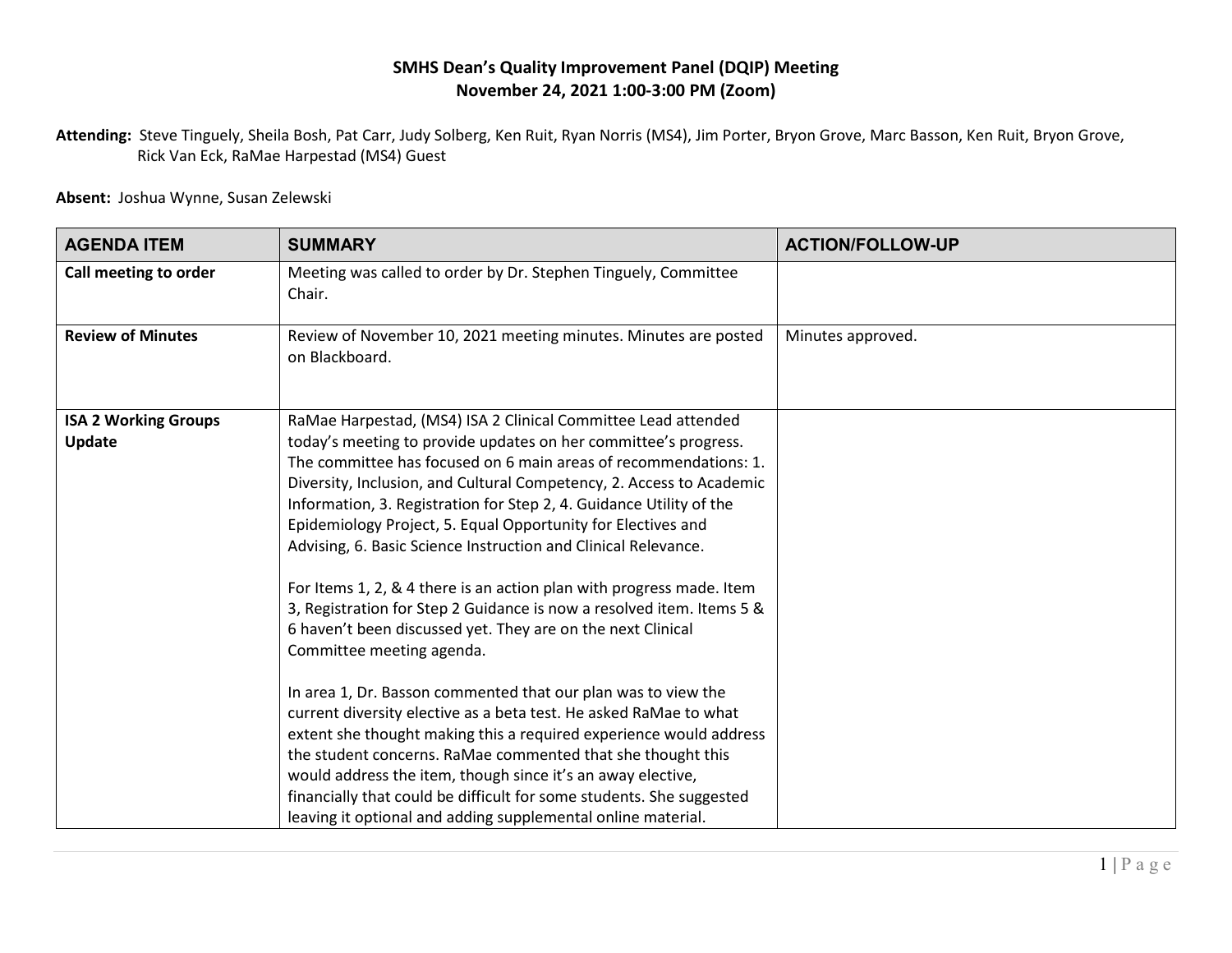|                       | For Area 2, Dr. Porter shared that the class of 2022 knows their<br>ranking from Dean's letters and the class of 2023 currently in clinical<br>rotations, has phase 1 rankings calculated. He will check to make<br>sure they went out. There is a process in place for 2024 class to<br>know ranking ~4-6 weeks after final Unit exams from ER are added<br>to the calculations (end of March/mid-April 2022).<br>Dr. Basson commented "there's a difference between insufficient<br>opportunity for electives and advising and in equal or unequal<br>opportunity for electives and advising". He asked whether it was<br>suggested that students in addition to wanting more time are also |                        |
|-----------------------|-----------------------------------------------------------------------------------------------------------------------------------------------------------------------------------------------------------------------------------------------------------------------------------------------------------------------------------------------------------------------------------------------------------------------------------------------------------------------------------------------------------------------------------------------------------------------------------------------------------------------------------------------------------------------------------------------|------------------------|
|                       | talking about inequality. RaMae responded that her interpretation is<br>that there is no suggestion of inequality. Ryan Norris agreed with<br>RaMae and doesn't see this as an issue.<br>In Area 6, Dr. Carr suggested waiting until we have data on the new                                                                                                                                                                                                                                                                                                                                                                                                                                  |                        |
|                       | curriculum before making any further decisions.<br>The committee thanked RaMae for her work and the work of her<br>committee members.                                                                                                                                                                                                                                                                                                                                                                                                                                                                                                                                                         |                        |
| <b>ISA 2 Survey</b>   | Ryan Norris (M4) ISA 2 student lead provided updates. Survey will go<br>out tonight. Incentives are in place. Thanks to Rick Van Eck, Susan<br>Zelewski and Jeanette Gratton for their work. Survey will be open for<br>3 weeks. Hoping for 100% response rate. Ryan will send weekly<br>emails to student body again with progress notes. Dr. Tinguely<br>thanked Ryan for his hard work and efforts.                                                                                                                                                                                                                                                                                        | Add to December Agenda |
|                       | Rick Van Eck commented on the survey analysis timeline. Much of<br>the preliminary data analysis is simple. Might take time to populate<br>tables. Identified a student who has the skills to assist and to cross<br>reference. He plans to have the report written up before the end of<br>the year.                                                                                                                                                                                                                                                                                                                                                                                         |                        |
| <b>Element Review</b> | 7.6 Reviewed TACCT table. Steve Tinguely asked if this is complete.<br>Rick Van Eck said there are two forms of this. "One looks at Domain<br>level and one is very fine grained. We had a choice as to which one<br>we want to use. The version reviewed is the fine-grained version".                                                                                                                                                                                                                                                                                                                                                                                                       |                        |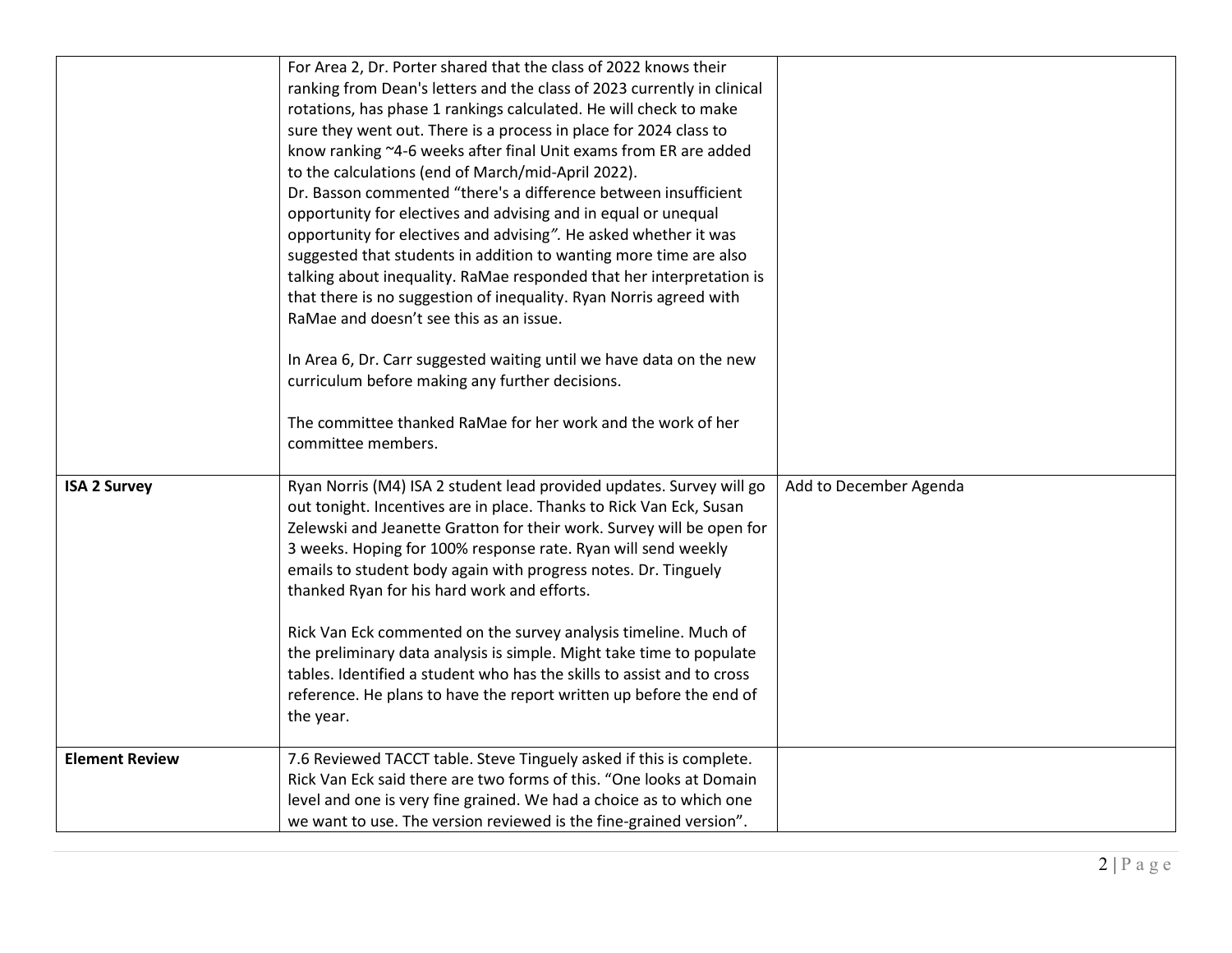| Rick commented that the committee should determine if this is the<br>right level of analysis. Ken Ruit said we can make the Excel table into<br>a PDf or Word and put into the appendix. He suggested we check the<br>survey team report template; if surveyor is required to duplicate,<br>that will determine format. Consensus is that the more granular level<br>of detail is the best. It was concluded that Rick and Pat Carr will<br>complete this work.                                                                                                                                                                                                           |  |
|---------------------------------------------------------------------------------------------------------------------------------------------------------------------------------------------------------------------------------------------------------------------------------------------------------------------------------------------------------------------------------------------------------------------------------------------------------------------------------------------------------------------------------------------------------------------------------------------------------------------------------------------------------------------------|--|
| 8.1 "Undergraduate Medical Education Committee Governance<br>Document." in the DCI, we call it, "Undergraduate Medical Education<br>Program Governance Document." Dr. Tinguely asked if it's<br>committee or program documents. Pat Carr said he thinks it's a<br>committee document. It was concluded that we will leave as is.                                                                                                                                                                                                                                                                                                                                          |  |
| 8.3 Denis MacLeod (DCI Editor) commented that he doesn't think we<br>should use the word integrated. He asked whether incorporated<br>could be a substitute. Rick commented that while Denis makes a<br>good point, the author used this word choice so we might need to<br>put in page number or in italics to denote this was taken from<br>Brower, Ferguson. Decision to add a footnote. Bryan Grove noted a<br>few typos in the table 8.3-1. He will forward the table with<br>corrections to Dr. Tinguely.                                                                                                                                                           |  |
| 9.2 Narrative c. Where teaching of students is carried out by<br>physicians and other health care professionals who do not hold<br>faculty appointments at the medical school or by other members of<br>the health care team, describe how the medical school ensures that<br>the teaching activities of these individuals are supervised by medical<br>school faculty members. Marc Basson suggested we add the word<br>assigned (in which students are assigned to be taught). Add feedback<br>of the teaching provided by the individual in last sentence e.g., by<br>review of feedback about the student performance by the teacher<br>they were assigned to follow. |  |
| 9.9 Narrative c. the dean commented on the role of the chair in<br>making decisions. Summarize the due process protections in place<br>at the medical school when there is the possibility of the school's                                                                                                                                                                                                                                                                                                                                                                                                                                                                |  |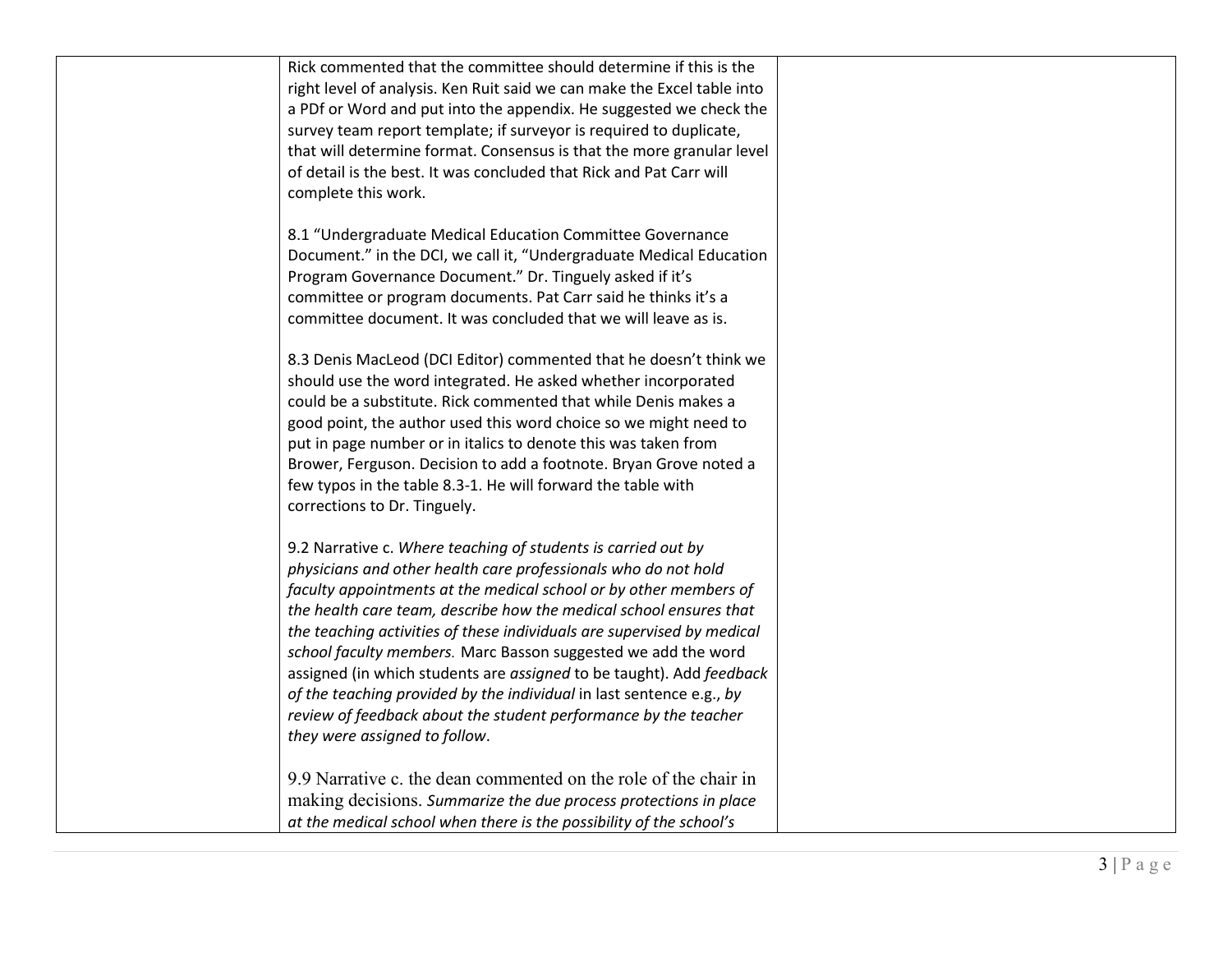| taking an adverse action against a medical student for academic or       |
|--------------------------------------------------------------------------|
| professionalism reasons. Include a description of the process for        |
| appeal of an adverse action taken for academic or professionalism        |
| reasons (not including grade appeal), including the groups or            |
| individuals involved at each step in the process. Referred to Policy     |
| 4.8 - Function of the Medical Student Academic Performance               |
| Committee makes provision for the MSAPC chair to take certain            |
| action regarding a student's status that does not require convening      |
| the full committee for deliberation and decision. For example, the       |
| MSAPC chair may take action on student-requested leaves of               |
| absence or for placement of a medical student on academic                |
| probation or suspension where policy states that unsatisfactory          |
| performance results in automatic probation or suspension. Under          |
| these circumstances, the MSAPC chair always has the option to refer      |
| any such issue to the full MSAPC for further discussion and              |
| adjudication.                                                            |
| Bryon Grove and Ken Ruit commented they agree with the Dean that         |
| we could be clearer that it's principally the committee but under        |
| certain circumstances it's the chair in consultation with others.        |
| The Dean also expressed concerns about our narrative regarding           |
| conflict of interest; specifically actual vs perceived. Dr. Tinguely     |
| expressed concerns about 3.3 section b. The policy states that it is     |
| the Chair who "manages" COIs. The policy does not state that the         |
| chair adjudicates or determines whether there is a COI. The policy is    |
| clear in defining COI:A personal or financial consideration that may     |
| compromise, or appear to compromise, a committee member's                |
| professional judgment in administration, management, instruction,        |
| research or other professional activities. His concern is that the clear |
| definition does not fit well with what is stated in section b.           |
| It was concluded that this be reviewed by the Bylaws Committee. If       |
| policy changes DCI may need to be revised. It was suggested that an      |
| email vote may be appropriate in the interest of time to ensure that     |
| we are able to include in the DCI what our current practice is. Dr.      |
| Tinguely will email this to the Chair of the Bylaws committee with a     |
| copy to Judy Solberg so this can be expedited.                           |
|                                                                          |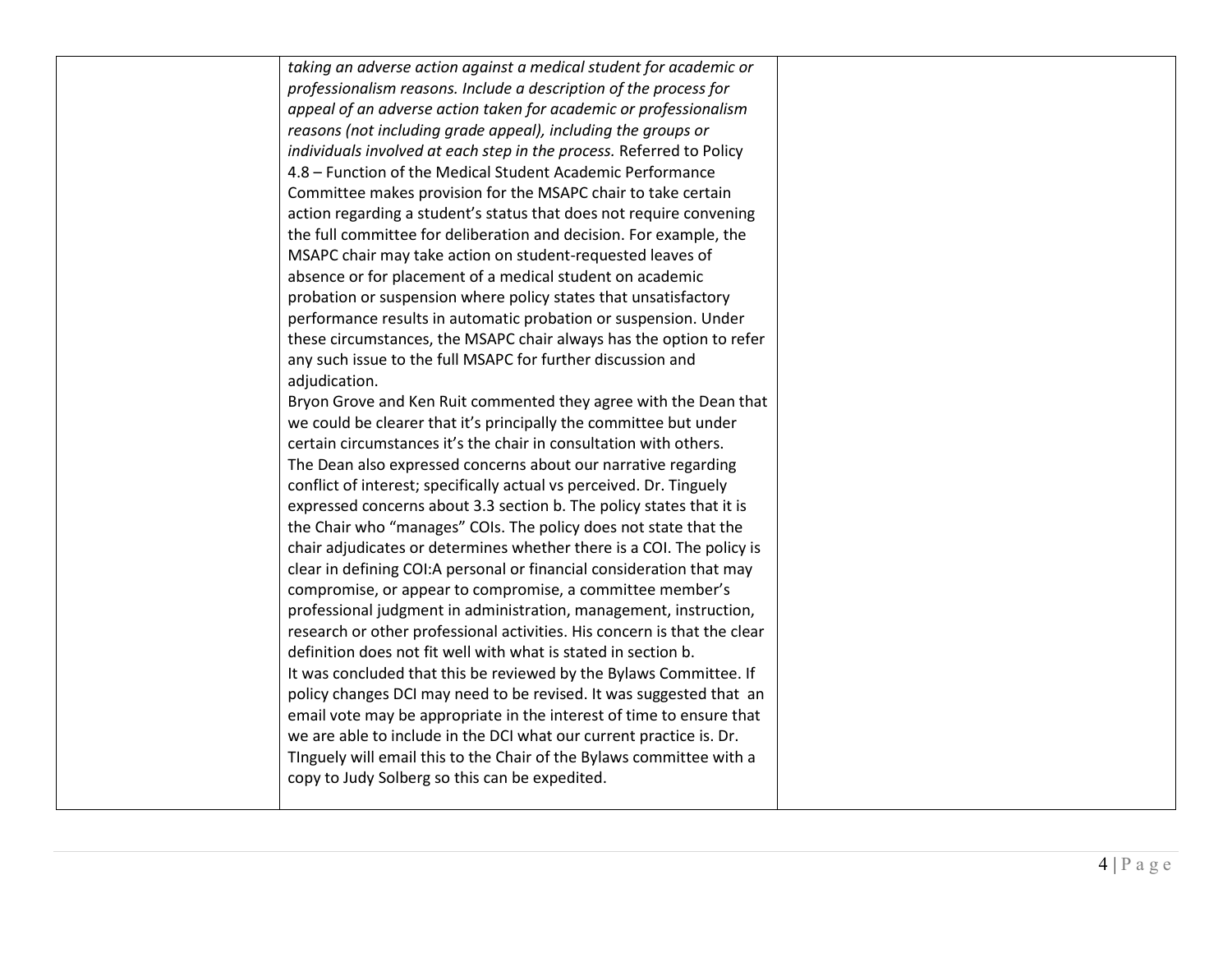| <b>Tracking Individual</b>        | Ken Ruit has been working on this. There are two policies, Learner     | Add to December agenda   |
|-----------------------------------|------------------------------------------------------------------------|--------------------------|
| <b>Professionalism and</b>        | Mistreatment which is a school wide policy and there's an MD           |                          |
| <b>Mistreatment Over Time</b>     | program specific policy on professionalism. Policy on learner          |                          |
| (Ruit)                            | expectations is much weaker especially in how complaints are           |                          |
|                                   | received, and records are kept. He thinks we have opportunities to     |                          |
|                                   | tighten both up. Medical student specific policy on expectations in    |                          |
|                                   | the learning environment can be beefed up using information from       |                          |
|                                   | the other policy. At a previous meeting, discussed at what point we    |                          |
|                                   | act on informal comments of unprofessional behavior. Ken noted         |                          |
|                                   | this is a grey area because of the lack of documentation. He believes  |                          |
|                                   | these policies need to be brought into concordance with each other.    |                          |
|                                   | He suggests that records kept in the complaint recipients' offices     |                          |
|                                   | might be duplicated in the Office of Faculty Affairs allowing for all  |                          |
|                                   | appropriate parties to have access and awareness, or that we find      |                          |
|                                   | another way to centralize this. He noted the MD program policy will    |                          |
|                                   | be reviewed shortly by the Medical Program Policy committee.           |                          |
|                                   | Within the next couple of months, we should be able to bring into      |                          |
|                                   | concordance. Dr. Basson commented that in his opinion we should        |                          |
|                                   | not document informal things. For formal things he suggests either     |                          |
|                                   | adding the documentation to the personnel file or adding it to a       |                          |
|                                   | secure server where it is centralized. The Bylaws committee was        |                          |
|                                   | tasked by Faculty Council to become the policy review committee for    |                          |
|                                   | Faculty Council. Dr. Ruit serves as one of the Co-chairs of UMEC's     |                          |
|                                   | policy review committee and on Bylaws committee as a consultant.       |                          |
|                                   | Dr Tinguely asked if UMEC should review the student mistreatment       |                          |
|                                   | policy which is a school wide policy and the student mistreatment      |                          |
|                                   | data. Ken commented that the Bylaws Committee will figure that         |                          |
|                                   | out. It was concluded that Dr. Ruit will work to bring this forward.   |                          |
|                                   | Noted we will need legal counsel and HR input on this, particularly in |                          |
|                                   | any changes of the policy substance or statement.                      |                          |
|                                   |                                                                        |                          |
|                                   |                                                                        |                          |
|                                   | Dr. Tinguely shared the LCME Summary Report Document and the           | Add to December 6 agenda |
| <b>Self-Study Conclusions and</b> | requirements for completion. Dr. Ruit commented that the last          |                          |
| <b>Summary Report</b>             | school he reviewed organized theirs by topic areas. Dr. Tinguely       |                          |
|                                   | asked the committee to review the document and consider the best       |                          |
|                                   | process before the next meeting.                                       |                          |